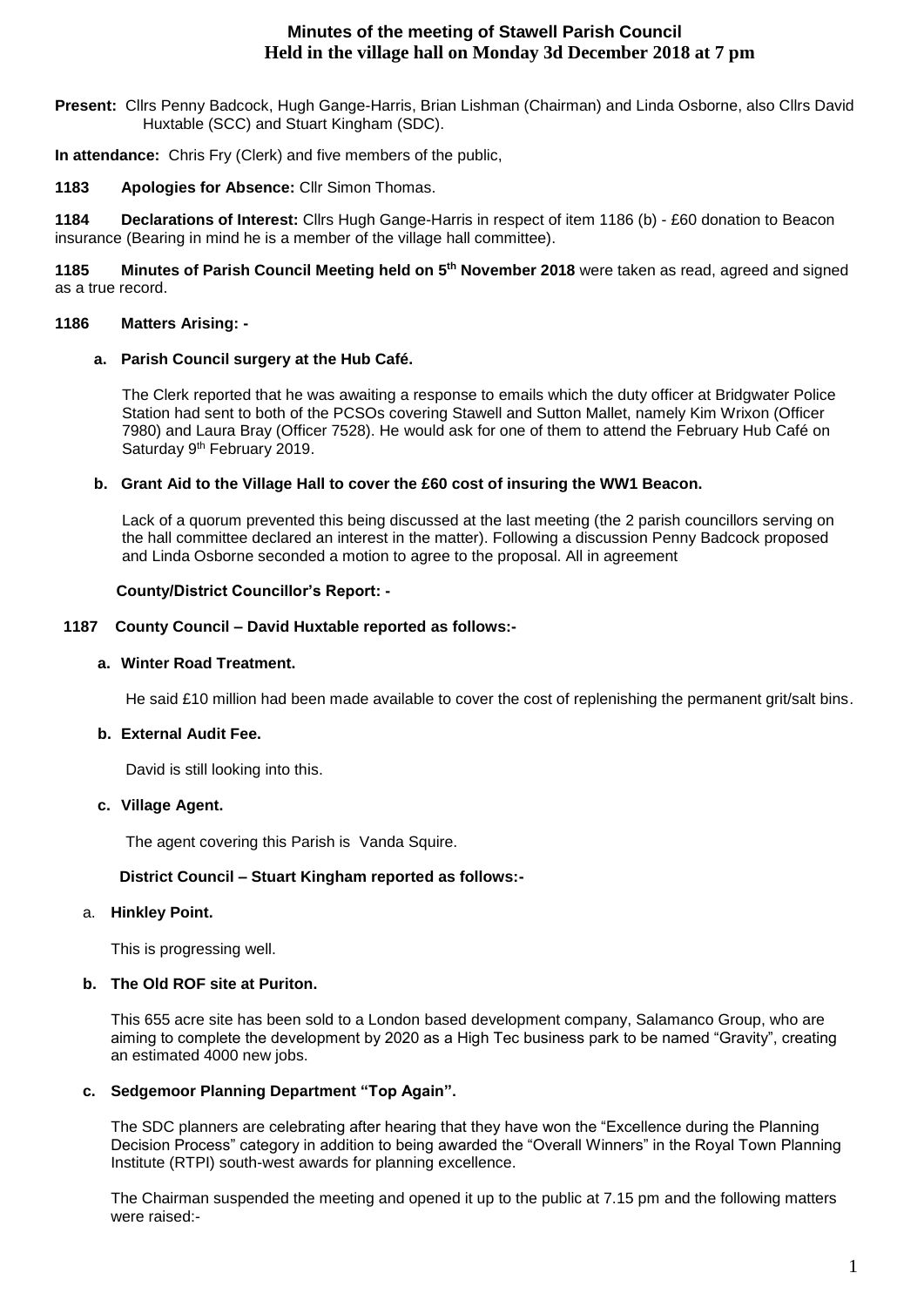#### **a. EDF Campus Pods.**

A resident has kindly requested a tour for about 20 people to see the EDF Campus pods.

#### **b. 30 mph Speed Limit through Stawell.**

A resident wished to know how many speeding prosecutions had resulted in the erection of the signs. He doubted the need for them. The Clerk was asked to find out.

#### **c. Damaged Footpath Finger Posts in Ford Lane.**

Two footpath finger posts have been severely damaged by hedge-cutting machinery. (See AOB (a) below).

#### **d. Overgrown Bank on the corner in Ford Lane.**

In response to a query from the public the Chairman reported that this is the responsibility of SDC. Stuart Kingham was asked to kindly look into the matter.

#### **e. Weston and Banwell Harriers.**

A resident complained about the hunt on Wednesday 21<sup>st</sup> November, suggesting a degree of control seemed to have been lost resulting in the hounds causing stress to her pet dog at her house in Wood Lane. The matter had been witnessed by a dog walker. The hunt Secretary has written a letter pointing out that the Harriers had been visiting the area, with the permission of local landowners, for about 30 years, and went on to point out that highways and bridleways are for the use of the public at all times. Wer know that the hunt does not wish to attract protests at its meets. It was suggested that the it would be helpful for local pet owners to have some notice of these activities and the Clerk was asked to request the hunt give say a week's notice when an appropriate local notice could be placed on the noticeboard.

## **f. Taunton Park and Ride.**

David Huxtable replied to a question about the future of the Park and Ride, to say the cost to SCC was of the order of £300,000 and bearing in mind the dire need to find economies the cost was under review.

#### **1188 Financial Matters:-**

Four cheques was signed as follows:

No 380 £60.00 payee Stawell and Sutton Mallet village hall (WW1 Beacon insurance). No 381 £240.00 payee CN Fry (December/January new salary). No 382 £28.86 payee CN Fry (expenses). No 383 £36.50 payee DM Payroll Services (6 months payroll services).

## **Precept Setting for 2019/2020.**

The Clerk presented the actual/projected expenditure for 2019/2010 and a lengthy discussion took place. Bearing in mind the current reserves of about £3750 and the projected expenditure of £3652, the Chairman proposed that the Precept for 2019/2020 should be requested at £3800.This proposal was seconded by Penny Badcock and all agreed.

#### **This represents a decrease of about 18% on the current year.**

#### **1189 Planning –**

**a. Reference 46/18/00012/CAN. Type: Full Planning Permission. Location: The Old Linhay Staell Road Stawell Bridgwater TA7 9EA. Proposal: Alterations and erection of a single storey extension to annexe. Applicant: Mr and Mrs Griffiths.**

The Chairman outlined this proposal saying it represented a modest extension to the east of the annexe mainly to provide a larger kitchen. Following a discussion the Parish Council agreed tosupport it and the Clerk was asked to send the following comments to SDC Planning Department:-